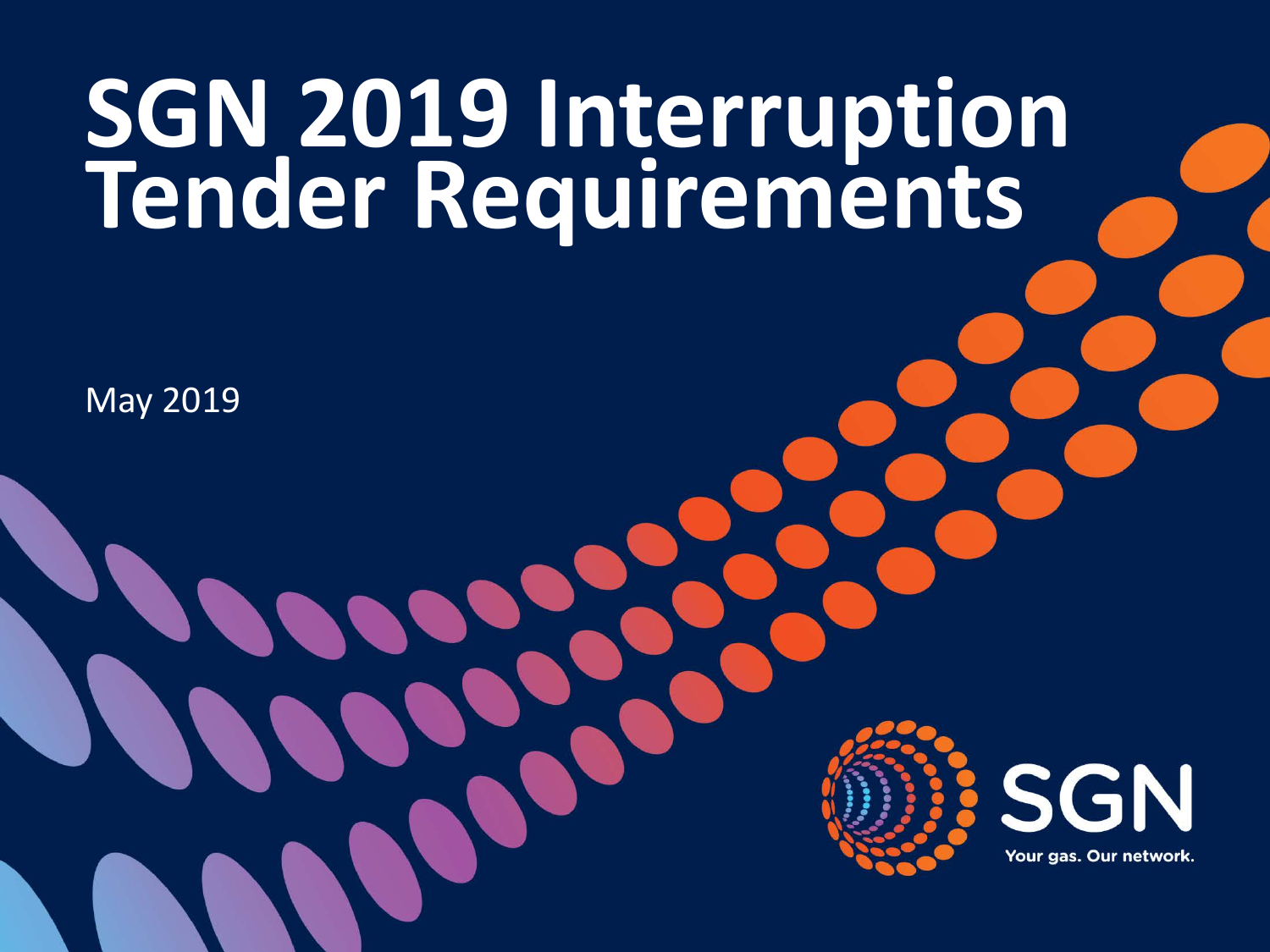# **2019 Interruption Tender Process**

SGN publish Interruption Requirements 3 May 2019

Tender window opens Monday 4 June 2019

Tender window closes Friday 15 June 2019

On or before 25 July SGN publish results of the Interruption Tender Process



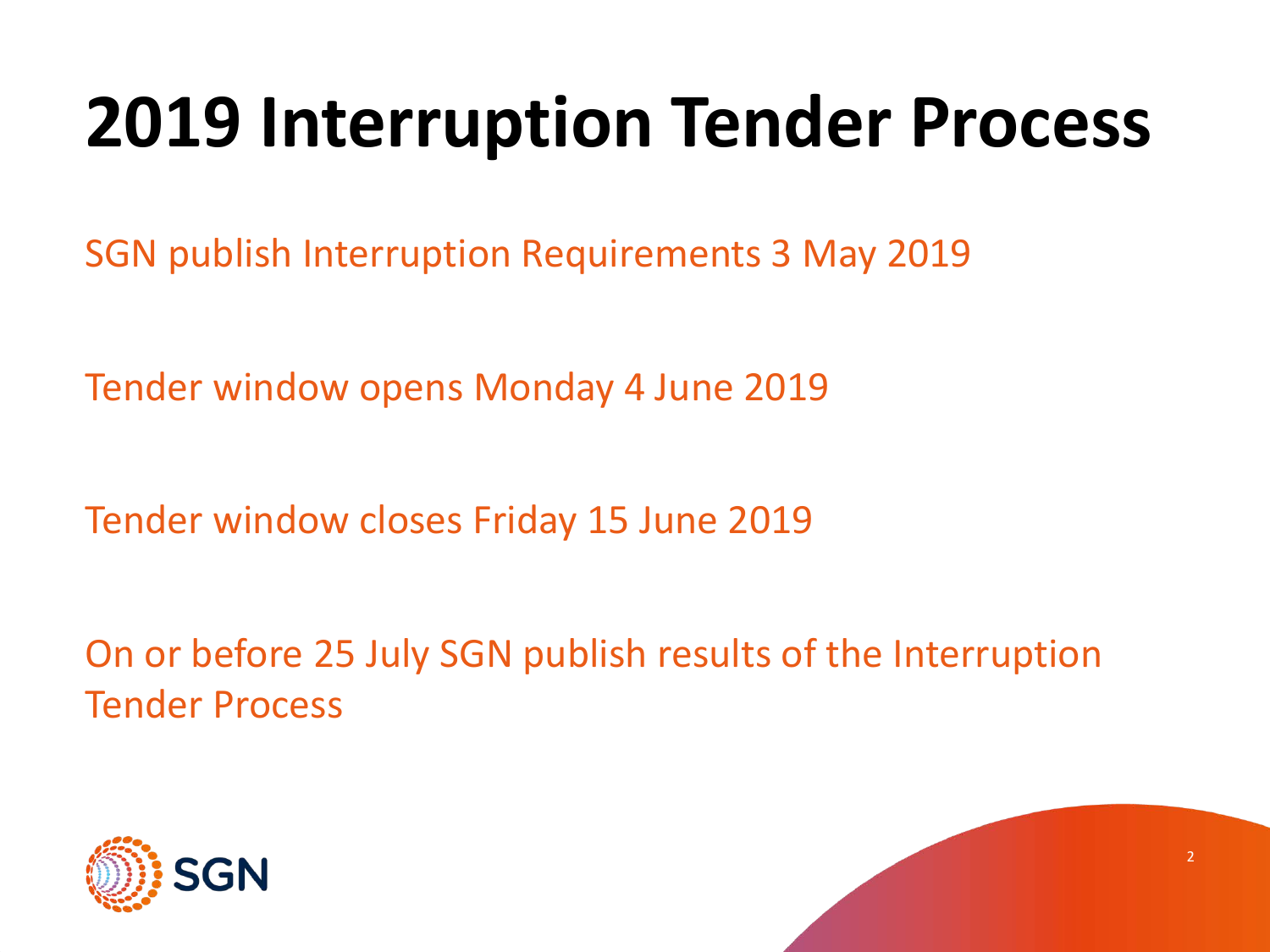# **2019 Annual Interruption Requirements**

SGN has published it's Interruption Requirements, details are summarised below or on the SGN website under Publications;Interruption

www.sgn.co.uk

or contact for assistance

- Leyon Joseph tel  $02380816730$
- Scott Duncan tel 01293 818256
- Email network.capacity@sgn.co.uk



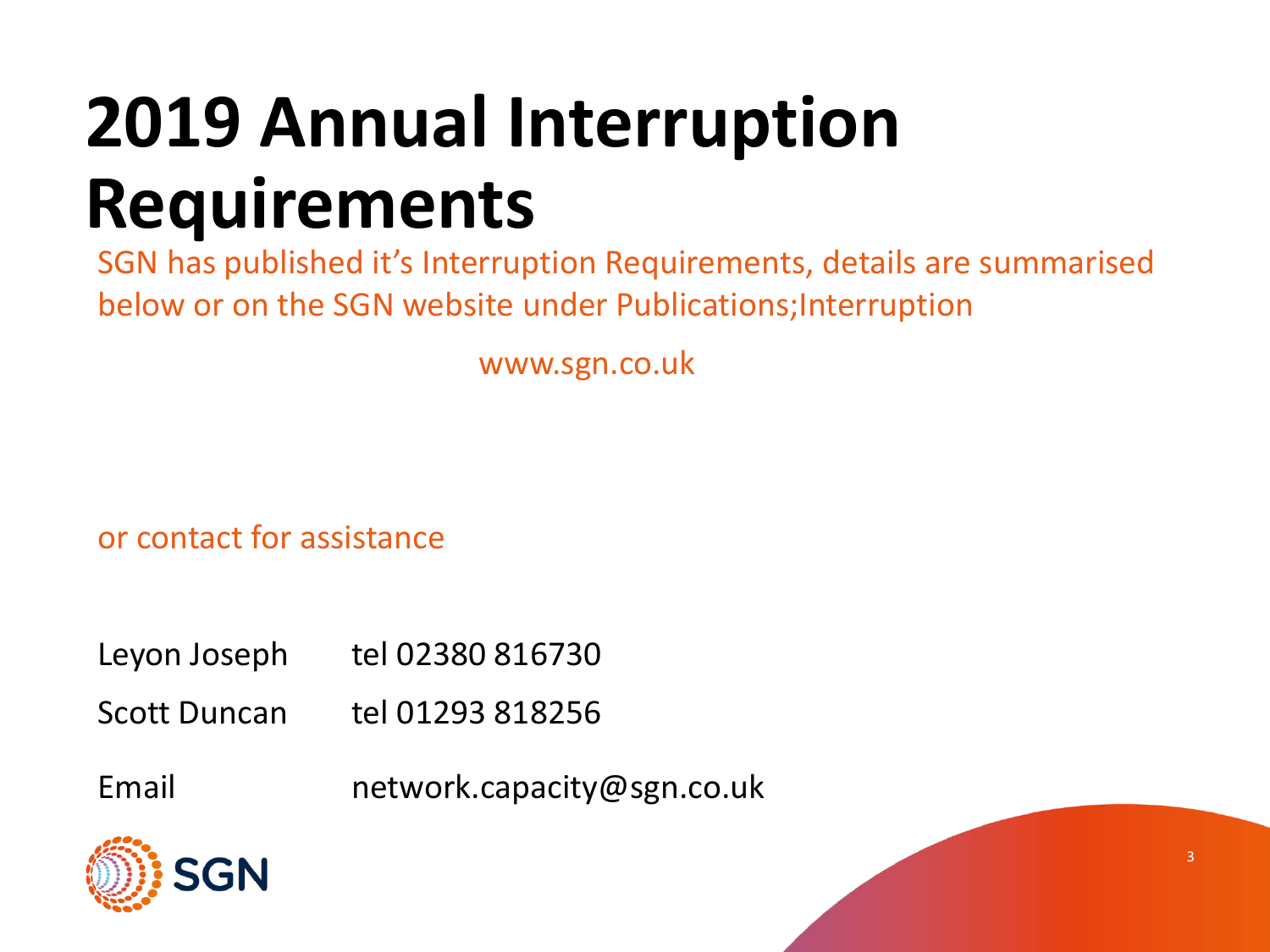### **Scotland - Requirements**

| Location ID                                                     | Scotland Zone; East Lothian |            |            |            |            |  |  |
|-----------------------------------------------------------------|-----------------------------|------------|------------|------------|------------|--|--|
| Location description                                            | East Lothian                |            |            |            |            |  |  |
| Postcode boundaries (outcodes)                                  | EH33, EH34, EH41            |            |            |            |            |  |  |
| Contract start date                                             | 01/10/2020                  | 01/10/2021 | 01/10/2022 | 01/10/2023 | 01/10/2024 |  |  |
| Contract end date                                               | 30/09/2021                  | 30/09/2022 | 30/09/2023 | 30/09/2024 | 30/09/2025 |  |  |
| Minimum number of interruptible days                            | 10                          | 10         | 10         | 10         | 10         |  |  |
| Maximum number of interruptible days                            | 45                          | 45         | 45         | 45         | 45         |  |  |
| Aggregate interruptible capacity quantity required<br>(SOQ) kWh | 200,000                     | 200,000    | 200,000    | 200,000    | 200,000    |  |  |

| Location ID                                                     | Scotland Zone; Glasgow      |            |            |            |            |  |
|-----------------------------------------------------------------|-----------------------------|------------|------------|------------|------------|--|
| Location description                                            | Glasgow City                |            |            |            |            |  |
| Postcode boundaries (outcodes)                                  | G3, G12, G20, G61, G62, G81 |            |            |            |            |  |
| Contract start date                                             | 01/10/2020                  | 01/10/2021 | 01/10/2022 | 01/10/2023 | 01/10/2024 |  |
| Contract end date                                               | 30/09/2021                  | 30/09/2022 | 30/09/2023 | 30/09/2024 | 30/09/2025 |  |
| Minimum number of interruptible days                            | 10                          | 10         | 10         | 10         | 10         |  |
| Maximum number of interruptible days                            | 45                          | 45         | 45         | 45         | 45         |  |
| Aggregate interruptible capacity quantity required<br>(SOQ) kWh | 300,000                     | 300,000    | 300,000    | 300,000    | 300,000    |  |



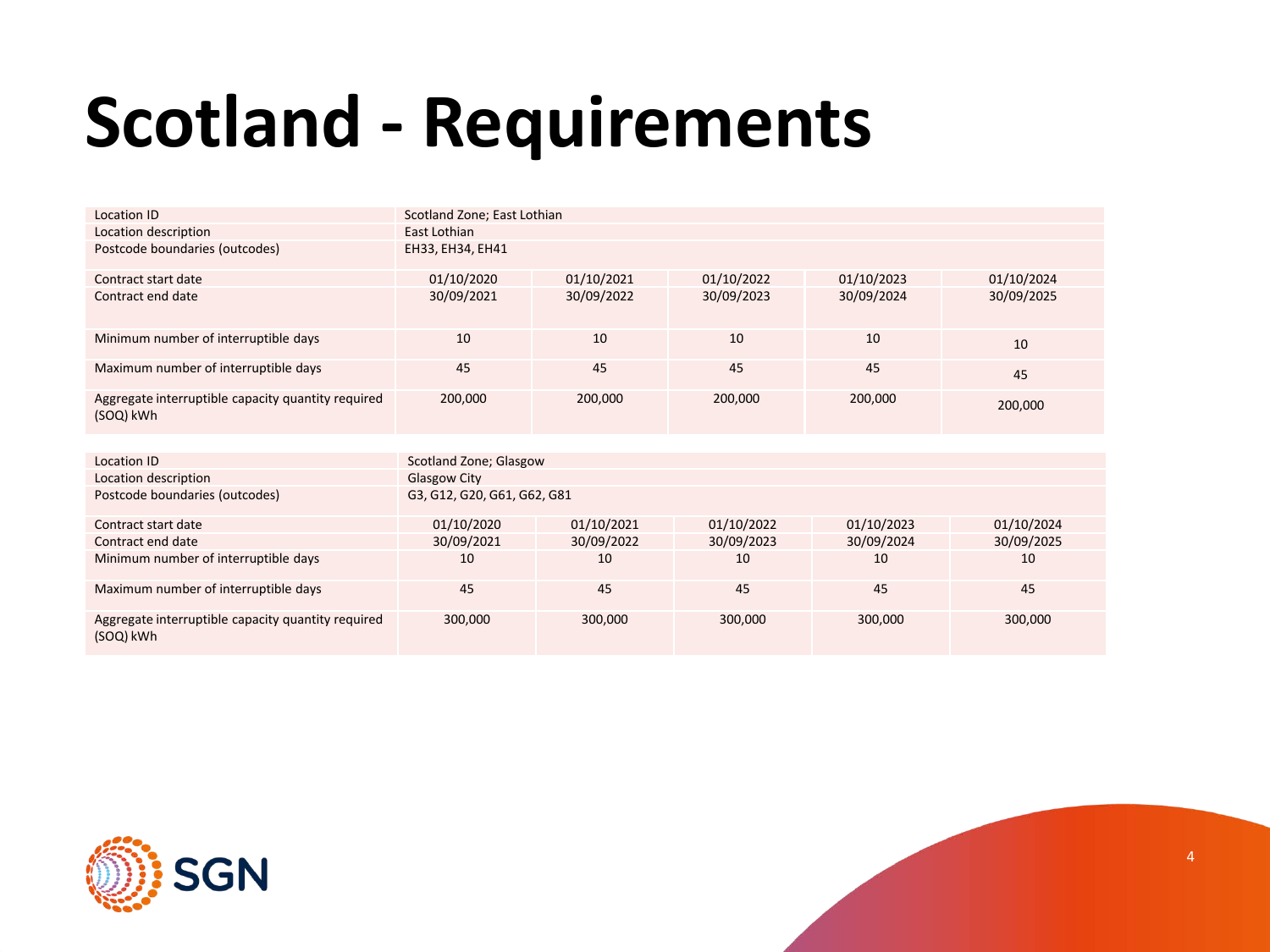### **Scotland - Requirements**

| Location ID                                                     | Scotland Zone; South Edinburgh |            |            |            |            |  |
|-----------------------------------------------------------------|--------------------------------|------------|------------|------------|------------|--|
| Location description                                            | Edinburgh                      |            |            |            |            |  |
| Postcode boundaries (outcodes)                                  | EH9, EH10, EH16, EH22          |            |            |            |            |  |
| Contract start date                                             | 01/10/2020                     | 01/10/2021 | 01/10/2022 | 01/10/2023 | 01/10/2024 |  |
| Contract end date                                               | 30/09/2021                     | 30/09/2022 | 30/09/2023 | 30/09/2024 | 30/09/2025 |  |
| Minimum number of interruptible days                            | 10                             | 10         | 10         | 10         | 10         |  |
| Maximum number of interruptible days                            | 45                             | 45         | 45         | 45         | 45         |  |
| Aggregate interruptible capacity quantity required<br>(SOQ) kWh | 600,000                        | 600,000    | 600,000    | 600,000    | 600,000    |  |

| Location ID                                                     | Scotland Zone; Strathblane |            |            |            |            |  |
|-----------------------------------------------------------------|----------------------------|------------|------------|------------|------------|--|
| Location description                                            | Strathblane                |            |            |            |            |  |
| Postcode boundaries (outcodes)                                  | G63                        |            |            |            |            |  |
| Contract start date                                             | 01/10/2020                 | 01/10/2021 | 01/10/2022 | 01/10/2023 | 01/10/2024 |  |
| Contract end date                                               | 30/09/2021                 | 30/09/2022 | 30/09/2023 | 30/09/2024 | 30/09/2025 |  |
| Minimum number of interruptible days                            | 10                         | 10         | 10         | 10         | 10         |  |
| Maximum number of interruptible days                            | 45                         | 45         | 45         | 45         | 45         |  |
| Aggregate interruptible capacity quantity required<br>(SOQ) kWh | 45,000                     | 45,000     | 45,000     | 45,000     | 45,000     |  |